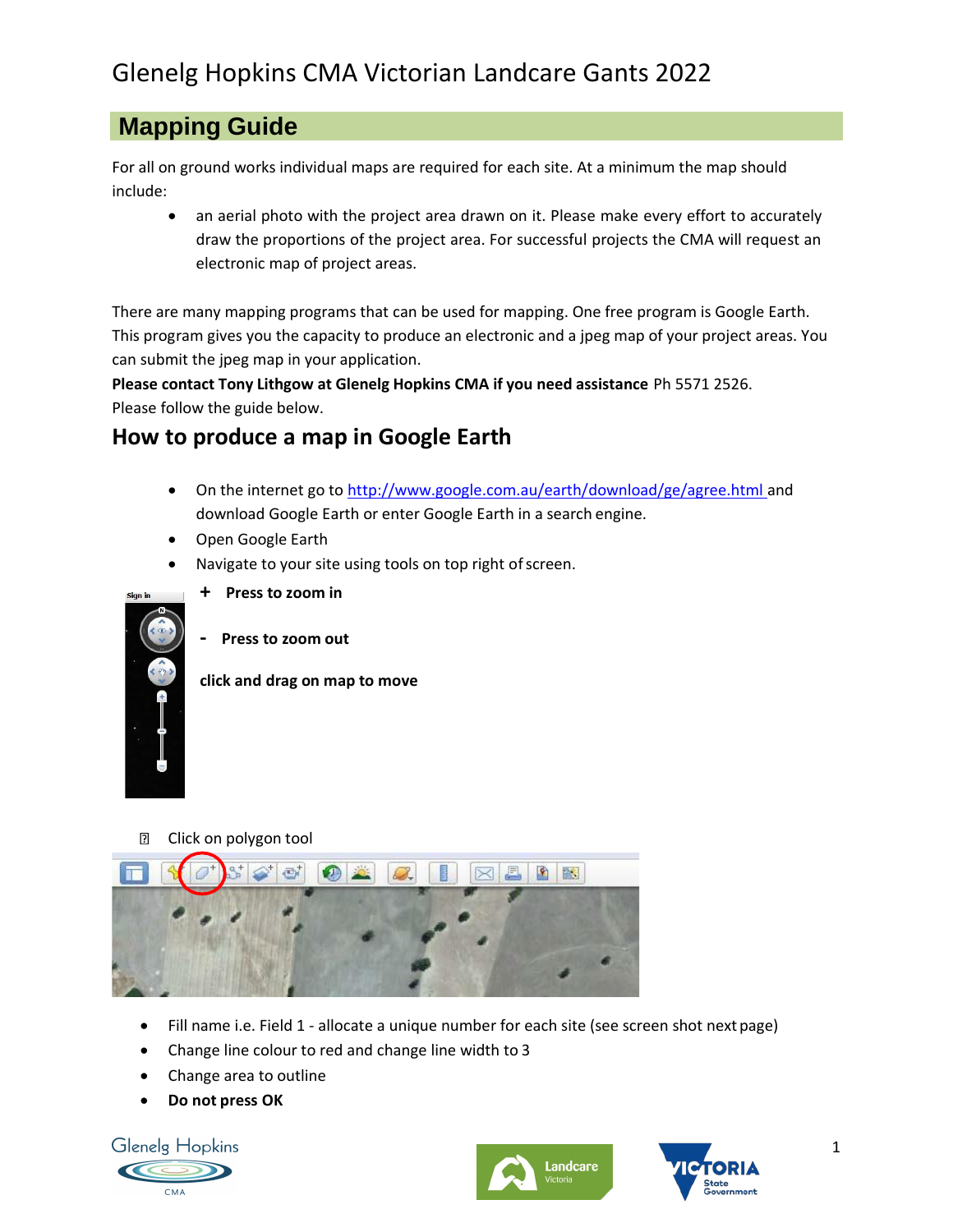

- Move curser to map click on each corner of proposed project site.
- Now press OK
- Click on Add path icon



- Fill name i.e. Fence 1 consistent with field number for thissite
- Change line color to yellow (see screen shot)
- **Do not press OK**



• Move curser to map click on each corner of proposed funded fence line



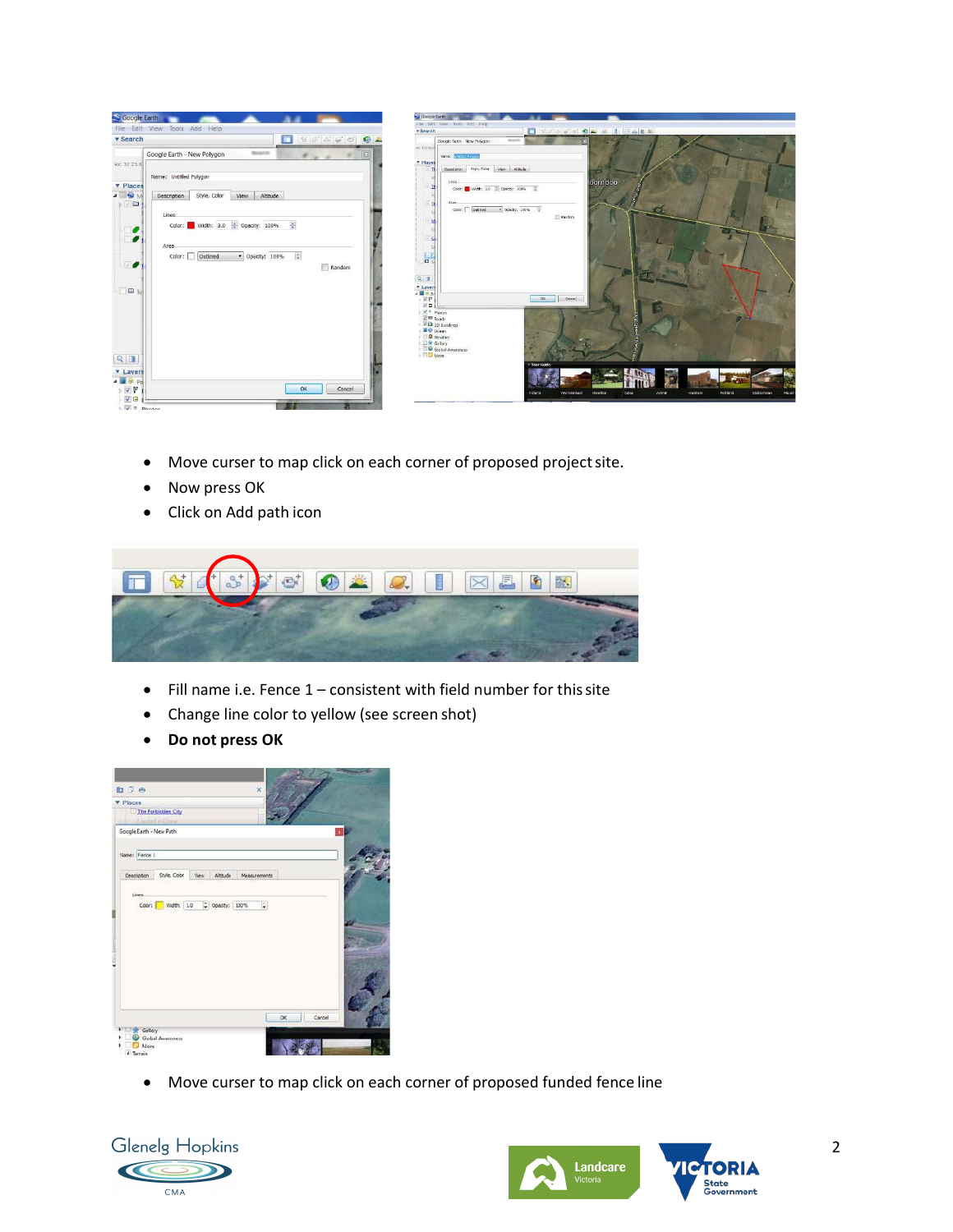- Now press OK
- Click on Save Image icon





- Click on Untitled Map. You can add a title(landholder/property name) and write any description.
- Ensure 'Resolution: current' is 1570 x 944
- Click Save Image
- Select where you want to store the file
- Name the file
- Click Save



• This file can be uploaded to the application